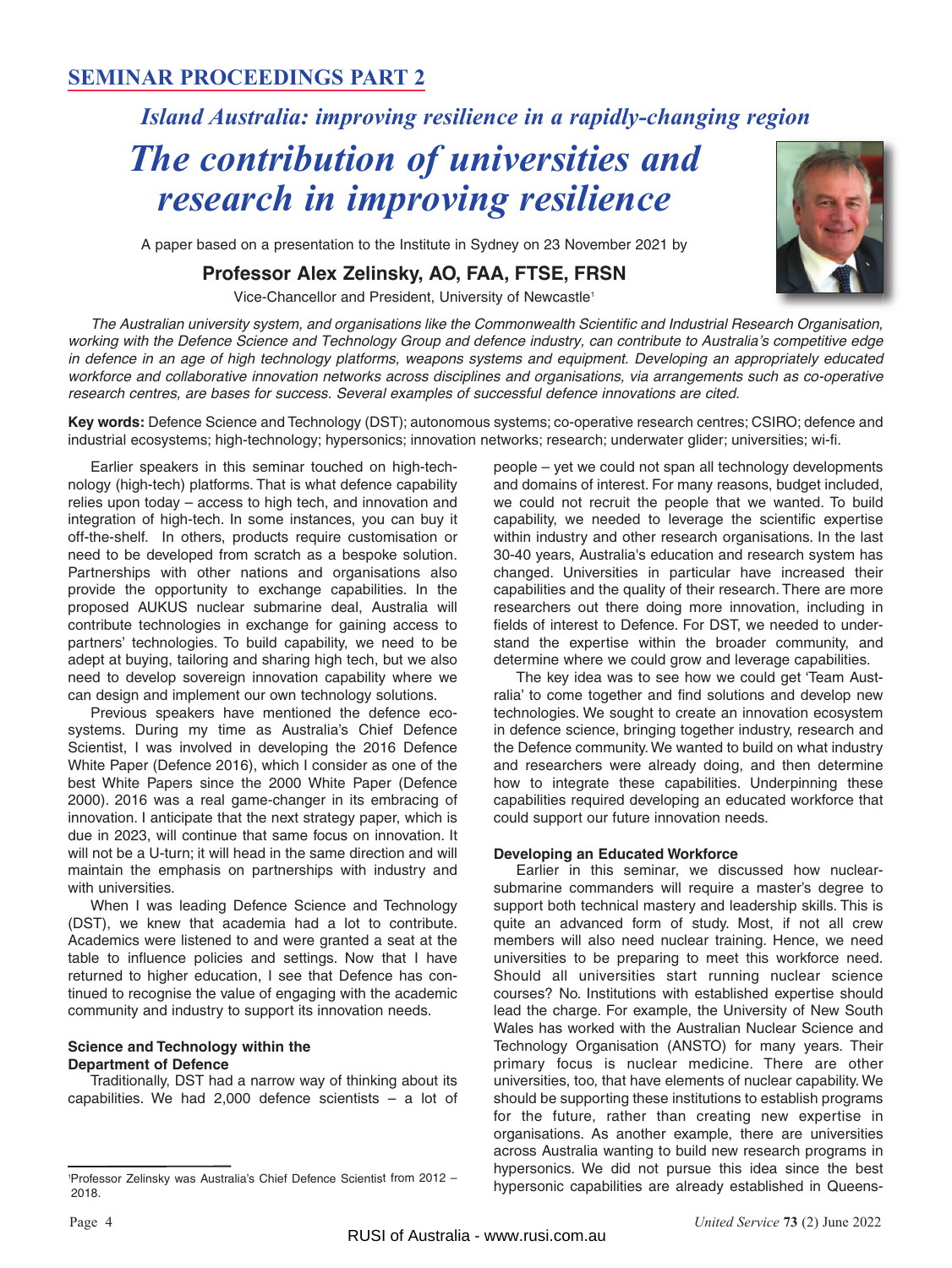land. Rather, we strengthened our capabilities in Queensland. It is important to get the concentrations correct. We do not necessarily want a monopoly of expertise, which can stifle innovation. But we also want to avoid diluting talent and missing out on the benefits of clustering and collaboration.

Through a combination of research, innovation and education, working with industry and the community, we can develop technologies and a workforce for the future that can increase capability and builds resilience across Defence. In my current role at the University of Newcastle, I am bridging what I learned in the Defence portfolio and aligning it with the higher education environment. I see that universities have real potential to support the next phase of innovation and workforce development for defence science and defence industries. I am also thinking about how we can help to scale and grow new industries that support Defence and create new jobs. This is particularly relevant for our community in the Hunter, which is home to major Defence assets like RAAF Williamtown and Lone Pine Barracks in Singleton.

#### **Innovation and Collaboration for Defence**

In his recent memoir (Pyne 2021), the Former Defence Minister, The Hon. Christopher Pyne, observed that in the 2016 Defence White Paper (Defence 2016), the government, for the first time, was willing to risk \$1.6 billion on innovation without necessarily getting any return on the investment. Program leads would have to spend the money allocated, and if possible, make sure that they acquired the capability desired. Teams had to spend money on projects they believed would produce successful innovation. Some parts of the program might succeed and others not.

I recall Dr John Stocker, CSIRO's Chief Executive (1991- 1995), suggesting that CSIRO needed to do some forward thinking and fund ten stretch projects. One of the projects we supported was Wi-Fi. At the time, everyone said, 'Why wireless computers, who would ever want that?' Yet it went on to be one of the greatest innovations ever produced out of Australia. In the information technology industry, all wireless that runs today is underpinned by CSIRO technology. At the time, it was a gamble. We did not know that it was going to succeed and become a billion-dollar program. But that is how innovation works. There is risk, and in some cases, reward. You have to 'back' a portfolio of projects understanding that some will deliver, and some will fail. That was one of the great things about the 2016 Defence White Paper. It allowed us to fund a variety of emerging research and technologies, and to accept a level of risk in doing so.

There is no one correct way to make innovation work. It is not a single nail for which you only need a hammer. In DST, we pursued multiple pathways to encourage innovation. We modelled programs from those that had achieved success in other countries; small business programs, Grand Challenges, industry-driven research, as well as cooperative research centres (CRCs) in which Australian industry was working with end users, universities and government organisations like CSIRO and DST.

A major challenge was looking forward to 2030 and trying to forecast what technologies we will need. There are many emerging technologies showing promise- areas like space, quantum technologies, trusted autonomous systems, cyber and others. Without knowing which area of innovation will be most successful, we decided we would concentrate on the mechanisms available to drive collaborative work with industry and universities. In some areas, we have done reasonably well; I was very pleased to hear that we are now

setting up the Space Division within Defence.

During my time in DST we launched a satellite – a small one for developing new capabilities for over-the-horizon radar. It was the first satellite Australia had launched in 20 years. Such small experiments have contributed to the broader space capability we continue to build today. For example, we are now seeing emerging industry groups, such as Gilmour Space Technologies make strides in this area. This is the value of the research, development and innovation program. Getting the key players working together – Defence partnering with industry and universities, and leveraging shared expertise to develop and test new ideas. Success is made possible through working together. Precincts, networks and industrial clusters are another effective mechanism to encourage collaboration and innovation, and to attract talent and researchers, and new industries.

Victoria's Defence Science Institute (DSI) brought together the universities in Victoria to collaborate on focused defence problems. DSI helped to build an understanding of defence needs and developed capabilities within universities, allowing them to bid for projects and funding. The Defence Innovation Network in New South Wales followed a similar formula – all New South Wales universities came together sharing defence expertise, aligning them with White Paper priorities and proposing projects in areas of mutual strength. Comparable networks are emerging in other states too. We've seen that these clusters and networks often derive greater success for proposals where all parties share the risks and have skin in the game. Funding is contributed by state governments, universities, industry and Defence. One challenge with these state-based networks, funded through state governments, is that they are not able to fully respond to large-scale Defence challenges, noting some Defence activities can span all states and territories.

From my time in DST, I found that there was no single university that could bring the full suite of capabilities needed solve all defence science problems. However, universities often bid to Defence individually, proposing to deliver on a part of a project. To navigate this challenge, we would consider, 'Who are the best people in Australia working in this particular technology space?' and 'How can we bring them together to collaborate?' Providing incentives for universities to collaborate by forming networks was a useful approach, particularly to addressing futuristic problem sets.

We established the Defence Co-operative Research Centre for Trusted Autonomous Systems. This was for robotic systems that need to work on their own with minimal human supervision. The challenge becomes, how do you know that an autonomous system will do what it is supposed to do? How do we ensure that it is not hacked or turns against you, or fails to achieve its mission? How can you guarantee that, and, at the same time, how can it be properly integrated into the chain of command? These are the systems we need, and in many cases they are not currently mature enough to be used in the field. (see Figure 1 next page)

One of the innovations that the CRC team were working on was an underwater glider. It came out of a startup enterprise in Sydney. You might be familiar with the footage showing the Titanic on the ocean floor? The Deepsea Challenger was the submarine vehicle used to capture that footage. It was developed by Ron Allum, an Australian engineer from Sydney who understood how to make highpressure vehicles, able to go to great ocean depths. He also created the Sun Ray Glider, an underwater glider that could